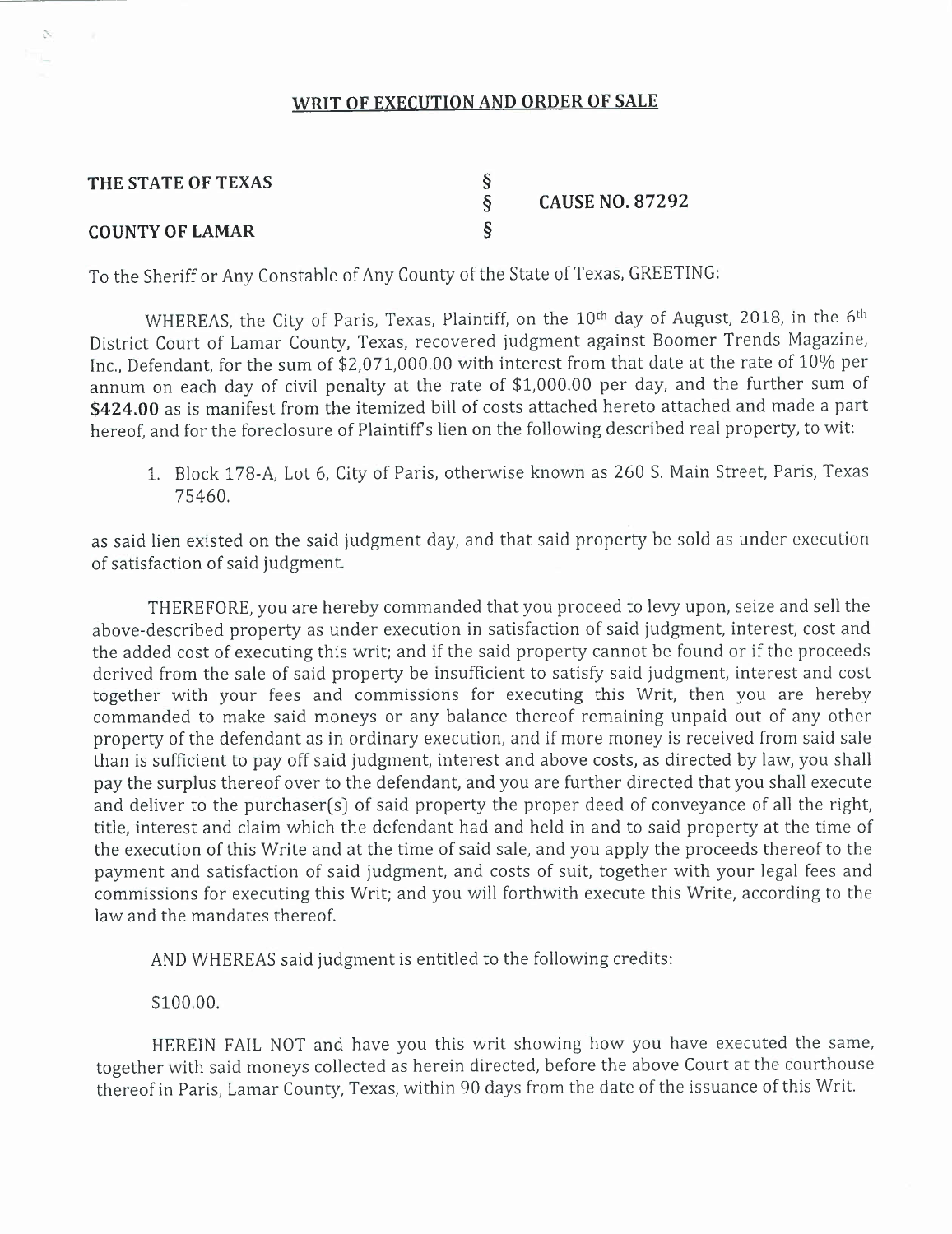Issued and Given Under My Hand and Seal of said Court at my office in Paris, Lamar County, Texas, on OCTOBER 3,2019.

## **Shawntel Golden Lamar County District Clerk**

By: Jess anderson

Deputy

#### **Clerk's Fees**

 $\mathcal{L}$ 

| THE STATE OF TEXAS              |               |                       |  |  |
|---------------------------------|---------------|-----------------------|--|--|
| <b>TOTAL:</b>                   |               | \$424.00              |  |  |
| Execution Fee/Order of Sale     | \$            | 16.00                 |  |  |
| Sheriff's Fee                   |               | \$100.00              |  |  |
| Citation                        | \$            | 8.00                  |  |  |
| <b>Security Services Fee</b>    | \$            | 5.00                  |  |  |
| Records Archive Fee             | \$            | 10.00                 |  |  |
| Record Technology Fund          |               | \$10.00               |  |  |
| <b>Indigent Services</b>        | \$            | 10.00                 |  |  |
| E-Filing Fee                    | \$            | 30.00                 |  |  |
| DC/Record Management            | \$            | 5.00                  |  |  |
| CTY/Record Management           |               | $\frac{1}{2}$<br>5.00 |  |  |
| Court Reporter Fee              | $\frac{1}{2}$ | 5.00                  |  |  |
| <b>Court Personnel Training</b> | \$            | 5.00                  |  |  |
| Court Of Appeals                | \$            | 5.00                  |  |  |
| State Judicial Fund             | \$            | 50.00                 |  |  |
| Support of Judiciary Fee        | \$            | 42.00                 |  |  |
| Alternative Dispute Fund        | \$            | 15.00                 |  |  |
| Law Library Fee                 | \$            | 35.00                 |  |  |
| Clerk Filing Fees               | \$            | 50.00                 |  |  |

**COUNTY OF LAMAR** §

I, Shawntel Golden, Clerk of the District Courts of Lamar County, Texas, do hereby certify that the above and foregoing is a true and correct Bill of Costs in the above entitled cause up to this date.

WITNESS MY HAND AND OFFICIAL SEAL, on OCTOBER 3,2019-.

**Shawntel Golden Lamar County District Clerk**

BY:---=-~----=-=\_~ \_

Deputy